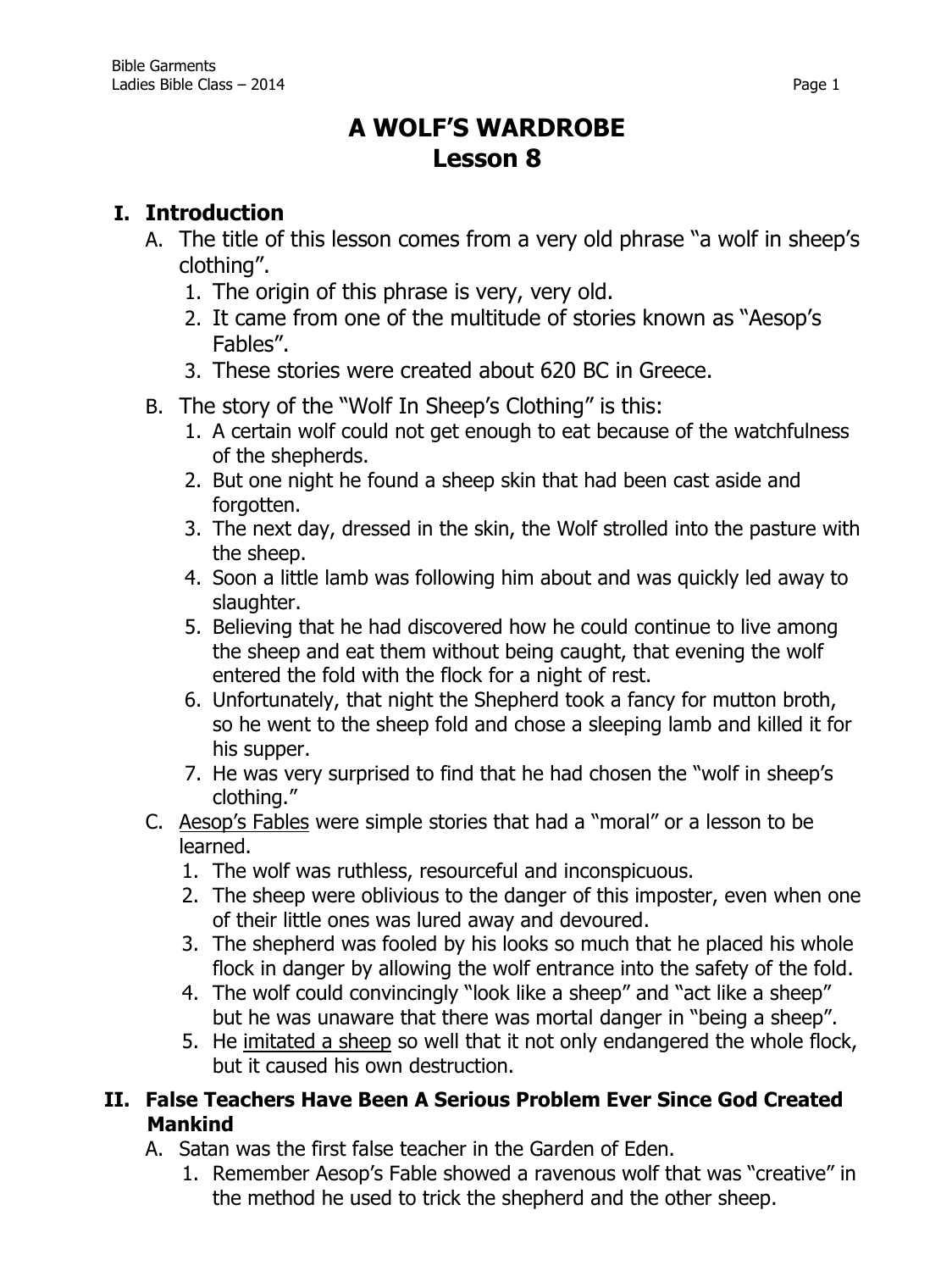- 2. Satan was also creative. He didn't approach Adam and Eve together because they were too strong together.
- 3. He selected the woman because it was easier to convince her when she was alone.
- 4. Satan also understood that she had a great influence on the man so he could get her to do his dirty work of enticing the man to join her in eating the forbidden fruit.
- 5. Satan did all of this damage while disguising himself as a "friend" who just wanted to help Adam and Eve to be wise like God.
- B. Some may think that Adam and Eve should not have been punished because they were "tricked" into disobeying God by eating the forbidden fruit.
	- 1. While they may not have thought of it on their own, they failed to keep the one and only command that God had given them.
	- 2. Adam and Eve had a special relationship with God in that they spoke to him personally and he walked with them in the garden.
	- 3. With every command from God there is an "or else" that follows the consequences of disobedience are inevitable.
	- 4. Both the false teacher and the willing student must pay the consequences.
	- 5. Being gullible or simply ignorant of the Bible, so that you are fooled by charismatic false teachers are **not an acceptable excuses**.

## **III. False Prophets Were A Serious Danger To God's Chosen People In The Old Testament.**

- A. The people of Israel were apparently incapable of consistently remaining faithful to God – they were so easily turned to worshipping the idols of the heathen nations around them.
	- 1. Jeremiah, the prophet said: Jeremiah 5:30-31 <sup>100</sup> "*An astonishing* and horrible thing has been committed in the land: <sup>31</sup> The prophets prophesy falsely, And the priests rule by their own power; And **My people love to have it so**. But what will you do in the end?"
	- 2. The false prophets were successful in leading the people away from God because the people not only allowed it but they loved to hear the false prophecies.
	- 3. Because the people approved of the false prophets and followed their false teaching, God held the whole nation accountable. **Jeremiah 6:13-15** – "<sup>13</sup> "Because from the least of them even to the greatest of them, Everyone is given to covetousness; and from the prophet even to the priest, <u>everyone deals falsely</u>. <sup>14</sup> They have also healed the hurt of My people slightly, saying, 'Peace, peace!' when there is no peace. <sup>15</sup> Were they ashamed when they had committed abomination? No! They were not at all ashamed; nor did they know how to blush. Therefore **they shall fall among those who fall**; **at the time I punish them**, they shall be cast down," says the LORD."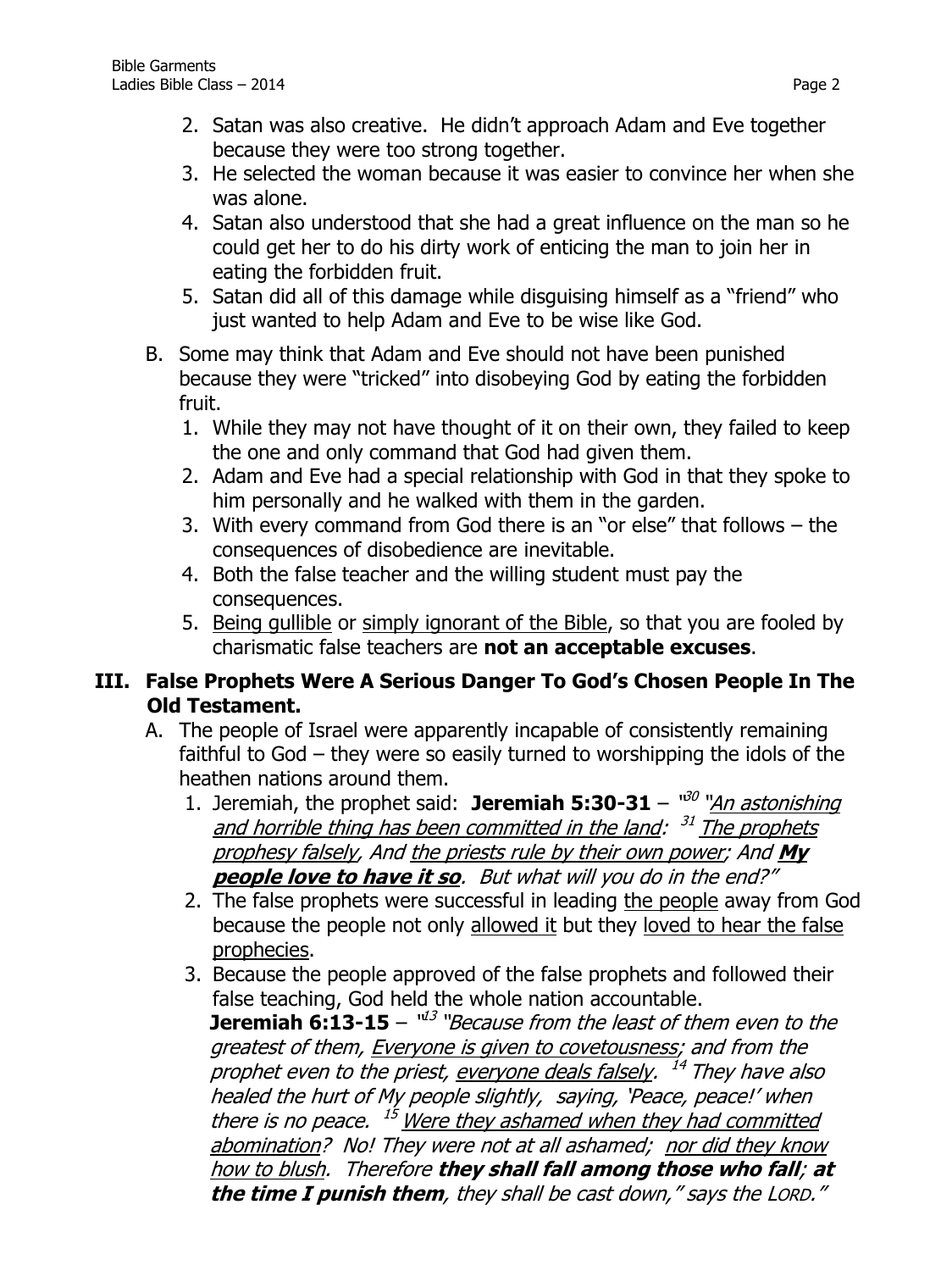- B. In Jeremiah 23, the false prophets are compared to bad shepherds who fail to take care of the sheep properly.
	- 1. The false prophets are described as very bad shepherds who have neglected the needs of the sheep and placed them in danger. **Jeremiah 23:1-6** – "Woe to the shepherds who destroy and scatter the sheep of My pasture!" says the LORD. <sup>2</sup> Therefore thus says the LORD God of Israel against the shepherds who feed My people: "You have scattered My flock, driven them away, and not attended to them. **Behold, I will attend to you for the evil of your doings**," says the LORD.
	- 2. Beginning in verse 3, we find the prophecy of the "good shepherd" who will properly take care of the sheep.

 $^3$  "But <u>I will gather the remnant of My flock out of all countries where I</u> have driven them, and bring them back to their folds; and they shall be fruitful and increase. 4 **I will set up shepherds over them who will feed them**; and they shall fear no more, nor be dismayed, nor shall they be lacking," says the LORD.

<sup>5</sup> "**Behold, the days are coming**," says the LORD, "That <u>I will raise</u> to David a Branch of righteousness; A King shall reign and prosper, and execute judgment and righteousness in the earth. <sup>6</sup> In His days Judah will be saved, and Israel will dwell safely; Now this is His name by which He will be called: THE LORD OUR RIGHTEOUSNESS.

- **IV. When Jesus Came To Earth, Things Had Not Changed Much For The Chosen People Of God – They Were Still Captives Of A Foreign Government And Most Were Still NOT Faithful To God.**
	- A. John the Baptizer was a prophet sent for the special purpose of introducing the Messiah to the Jews.
		- 1. While many of the Jews sought him out to hear his message, many would not repent of their sins against God.
		- 2. He baptized those who did repent so that they would be ready to receive the Christ who would be able to offer forgiveness for their sins.
		- 3. John's message made many powerful enemies who sought to kill him.
		- 4. John was beheaded because of his message regarding the adulterous relationship between Herod and the woman he had taken for his wife.
	- B. Jesus, himself still warned the people about the danger of listening to false prophets.

#### **Matthew 7:15** – "Beware of false prophets, which come to you in sheep's clothing, but inwardly they are ravenous wolves."

- 1. This statement was made directly after the two verses that describe the path to heaven as the "narrow way" and there will be few that find it.
- 2. On the other hand, the "broad way" leads to destruction and many will choose that path because it is easier.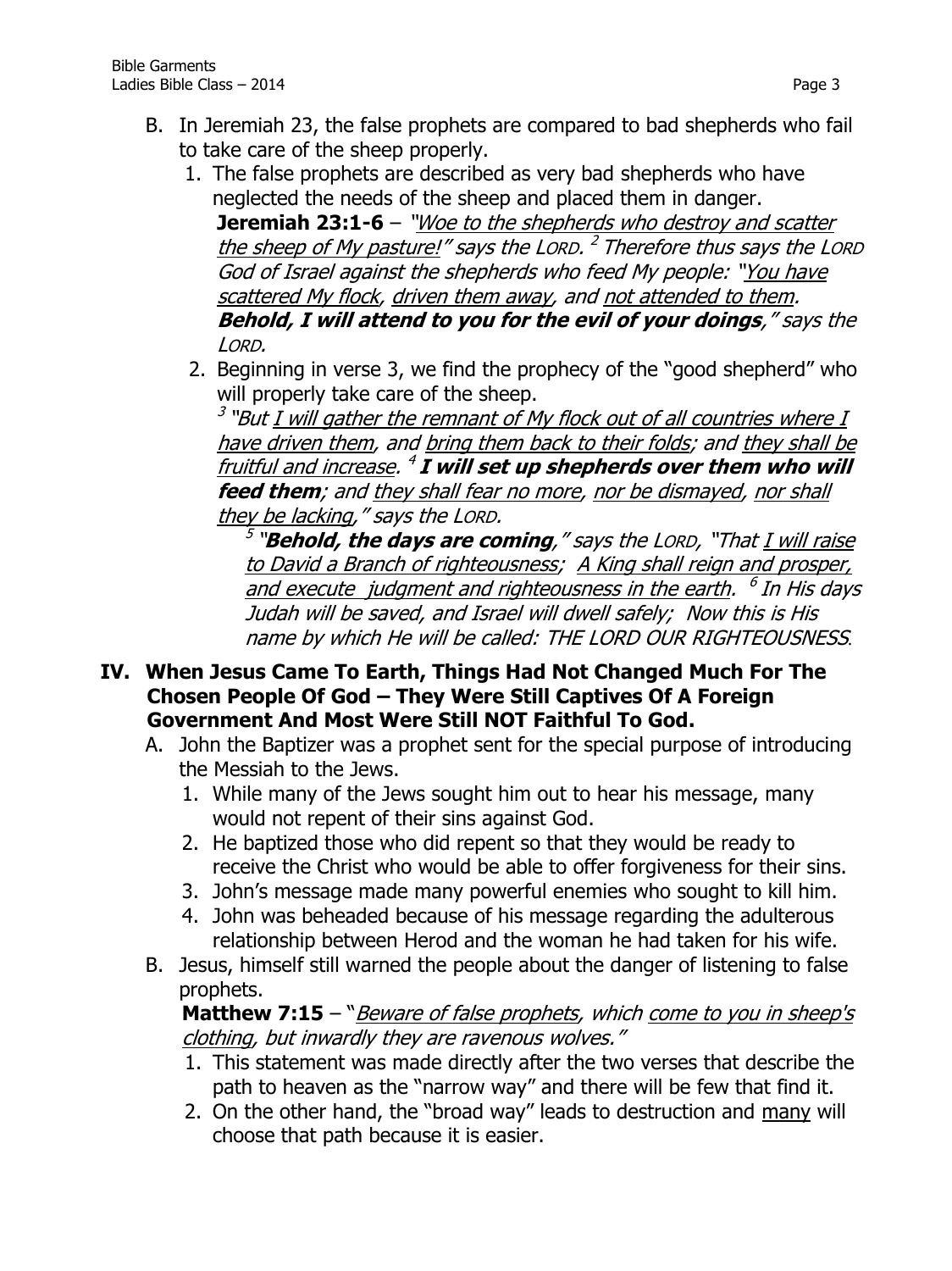- 3. It then makes sense that Jesus reminds us to beware of false prophets because following them down the "broad way" will certainly lead us to destruction as well.
- C. We learned in our last lesson on "John the Baptizer's Garments" that the prophets did wear garments that identified them as such.
	- 1. They wore an outer garment (mantle) made of animal hair of some kind, as well as a leather belt around their waist.
	- 2. The only problem with this was that false prophets also wore those garments in their attempt to gain acceptance with their false messages.
- D. Jesus clarified the confusion over these false prophets by saying that it was possible to identify them (even in their disguises).
	- 1. **Matthew 7:16** "You will know them by their fruits."
	- 2. Every tree produces some kind of fruit:
		- some produce good fruit, juicy and sweet, great to eat
		- some produce bad fruit: the fruit may look good on the outside, but when you cut it, inside it is rotten – not fit to eat at all.
	- 3. The bad ones may look good on the surface, but they can fool you.
	- 4. Jesus followed the teaching about "judging a teacher by his fruit" with a warning to all of His followers:
		- a. **Matthew 7:21-23** "<sup>21</sup> Not everyone who says to Me, 'Lord, Lord,' shall enter the kingdom of heaven, but he who **does** the will of My Father in heaven. <sup>22</sup> Many will say to Me in that day, 'Lord, Lord, **have we not prophesied in Your name**, cast out demons in Your name, and done many wonders in Your name?' <sup>23</sup> And <u>then</u> I will declare to them, 'I never knew you; depart from Me, you who practice lawlessness!"
		- b. The fact of the matter is that a false prophet cannot lead others to heaven, nor can he enter heaven himself as long as he continues to spread false teaching. We may be fooled but God is not.
		- c. The problem with judging these false teachers by their fruit is that it could take a long while before their fruit is evident. By that time a lot of damage can be done in a congregation.
	- 5. Jesus also gave a very simple example of how everyone will be accountable for himself on the Day of Judgment. **Matthew 25:31-46**
		- a. All nations will be gathered before Jesus to be judged.
		- b. Jesus will separate them like a shepherd separates sheep from goats.
		- c. The sheep will be on His right hand, and the goats on his left.
		- d. Those on the right will be invited into receive their inheritance because they:
			- fed Him when He was hungry
			- gave Him drink when He was thirsty
			- provided clothing when He had none
			- visited Him when He was sick
			- came to Him when He was in prison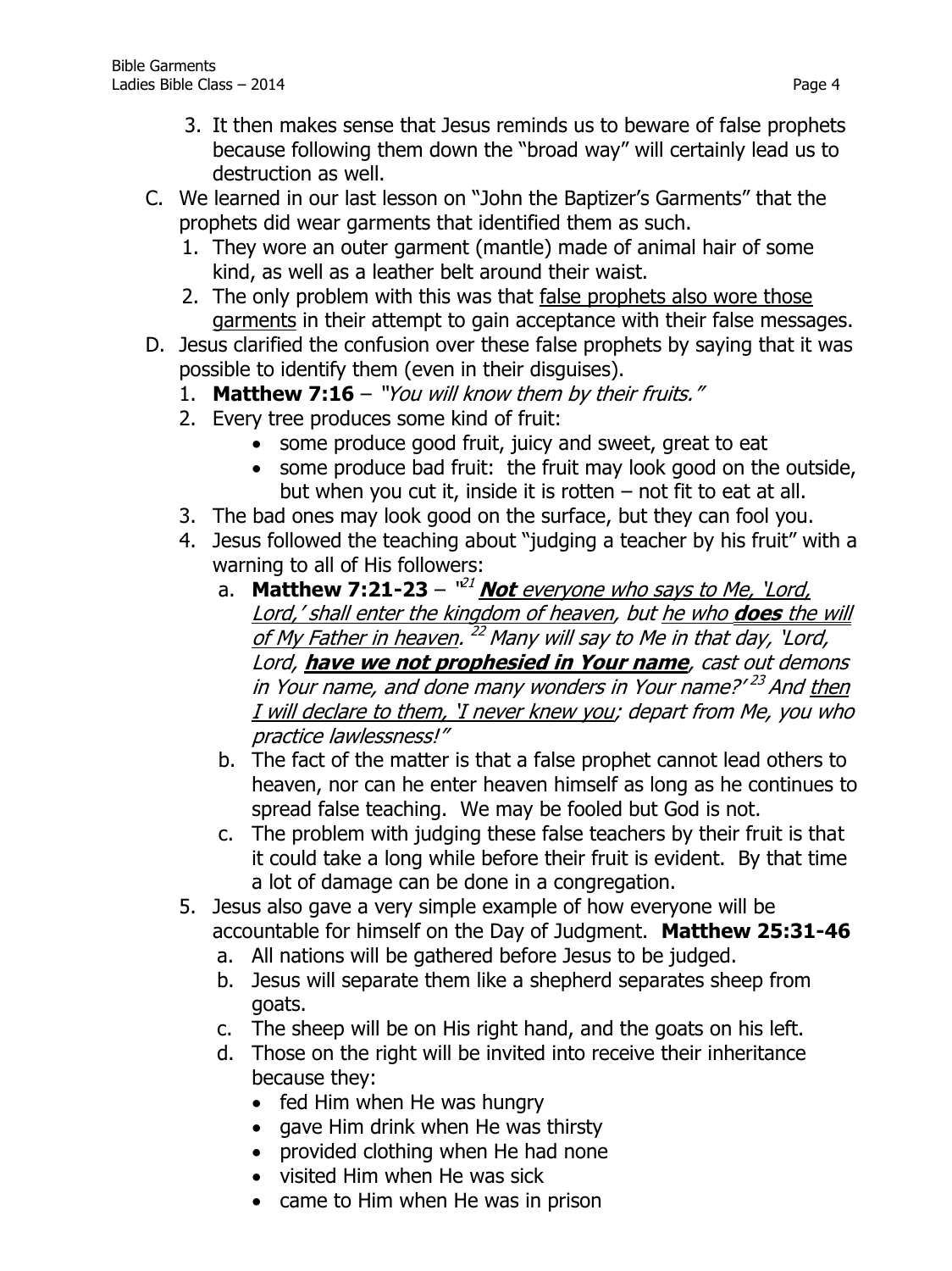- f. Jesus said, "When you did it for one of my brethren, you have also done it for Me."
- g. Then Jesus will say to the goats on his left, "Depart from Me, you cursed, into the everlasting fire prepared for the devil and his angels since you didn't do any of those things for Me."
- h. The goats said, "When did we see You in need and not help You?"
- i. Jesus said, "Since you did not do it for any of My brethren, You did not do it for Me either."
- j. When it comes time for the final judgment, **no one will be able to sneak into Heaven by wearing a sheep's clothing.**

## **V. Paul Challenges A False Prophet In Paphos, On The Island Of Cyprus**

- A. The Apostle Paul (Saul of Tarsus) and Barnabas were selected by the Holy Spirit to go to the island of Cyprus to continue spreading the gospel of Jesus Christ. **Acts 13:6-12**
	- 1. When they arrived in the city of Paphos, they found a sorcerer, a false prophet and a Jew, named Bar-Jesus.
	- 2. The sorcerer was a companion to the Proconsul (governor of a Roman province).
	- 3. The Proconsul was an intelligent man who called for Paul and Barnabus to come and tell him the word of God.
	- 4. When the sorcerer (also called Elymas) heard Paul and Barnabas he interfered and tried to turn the Proconsul away from the faith.
	- 5. Paul looked at him and said, "You are filled with deceit and fraud; you are a son of the devil and an enemy of all righteousness. Will you never stop perverting the straight ways of the Lord? The hand of the Lord is upon you and you shall be blind, not seeing the sun for a time."
	- 6. Immediately a dark mist fell on Elymas and he was blind, needing someone to lead him by the hand.
	- 7. When the Proconsul saw the power that Paul had through the Holy Spirit, he was astonished and believed the word of God.
- B. Paul boldly warned the elders of the church in Ephesus to "guard the flock" against false teachers.
	- 1. **Acts 20:27-30**  $127$  For I have not shunned to declare to you the whole counsel of God.<sup>28</sup> Therefore take heed to yourselves and to all the flock, among which the Holy Spirit has made you overseers, to **shepherd the church of God** which He purchased with His own blood. <sup>29</sup> For I know this, that after my departure **savage wolves** will come in among you, not sparing the flock. <sup>30</sup> Also from among yourselves men will rise up, speaking perverse things, to draw away the disciples after themselves."
	- 2. Elders in the church are spoken of as "shepherds" because that most closely explains the relationship the elders have with the congregation.
		- a. Shepherds are dedicated to the welfare of the flock: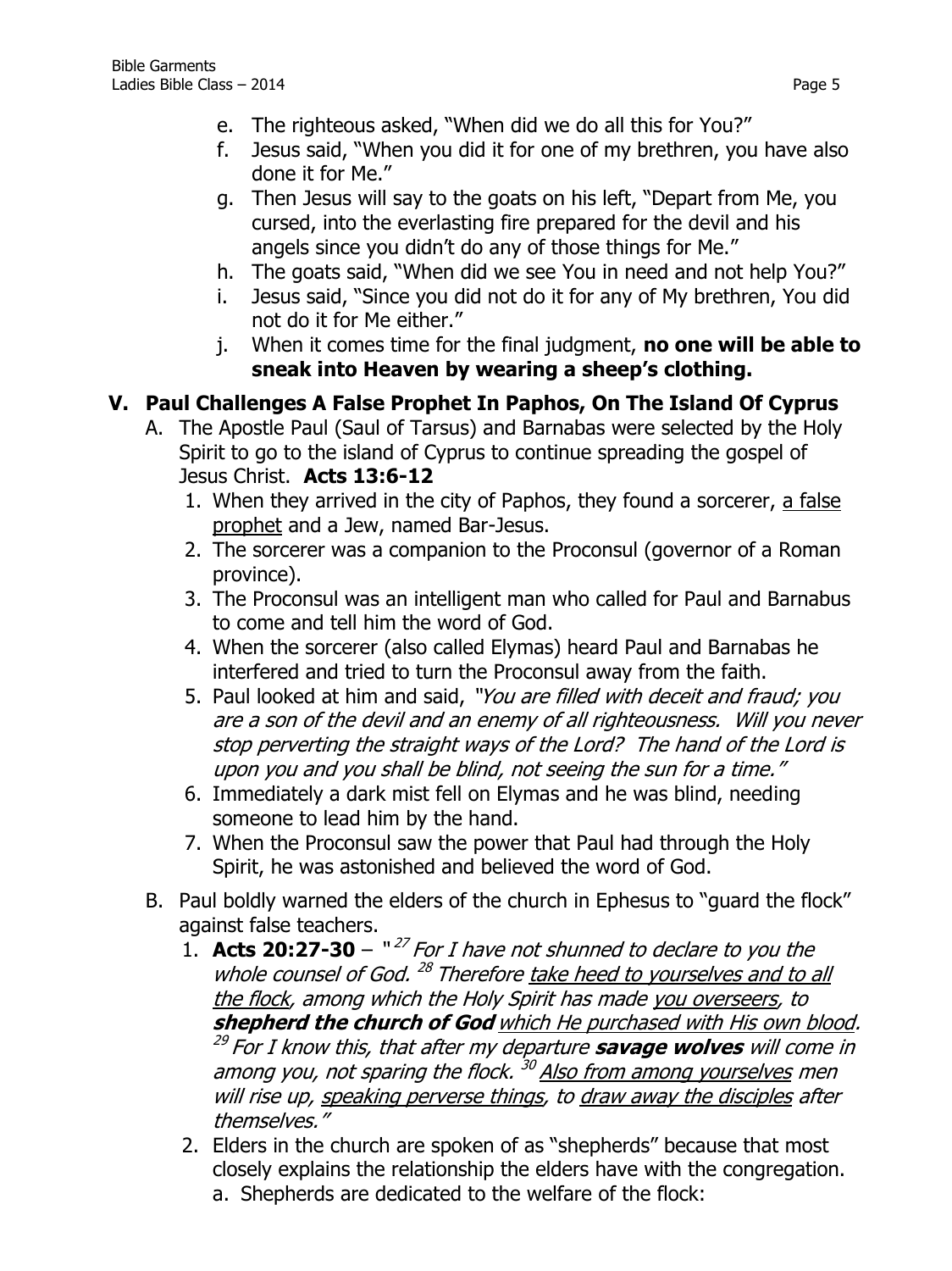| Shepherds                                                                  | <b>Elders, Overseers, Shepherds</b>                                                                                                                                                                   |
|----------------------------------------------------------------------------|-------------------------------------------------------------------------------------------------------------------------------------------------------------------------------------------------------|
| Provides fresh water and                                                   | Provide the "bread of life" by providing Bible                                                                                                                                                        |
| grass                                                                      | Classes, Sermons, gospel meetings and private<br>Bible studies when the need arises.                                                                                                                  |
| Cares for the sick or weak or<br>wounded sheep                             | Looks out for the weak or spiritually sick or<br>discouraged                                                                                                                                          |
| Protects the sheep from<br>predators                                       | Always watchful in order to identify false<br>teachers or those who cause division among the<br>brethren.                                                                                             |
| Searches for the lost sheep<br>because every single sheep<br>is important. | Actively watch for those who seem to be drifting<br>away from the fellowship of believers as well as<br>those who suddenly stop attending worship<br>services because every single soul is important. |
| The Shepherd leads his flock<br>- he doesn't drive them like<br>cattle.    | Elders must be wise leaders who will choose a<br>path that keeps the congregation on the<br>"narrow path" according to the New Testament                                                              |

- **While our elders are good leaders** and we can follow them in confidence that they are leading us toward heaven – unfortunately **not all elders are that conscientious**.
- The reason many congregations of the Churches of Christ have veered off the "narrow path" even to denying many of the doctrinal teachings on salvation that once united us with them.)
- **Isaiah 56:10** describes those who fail in their job to watch out for danger like this: "His watchmen are blind, they are all ignorant; they are all dumb dogs, they cannot bark; sleeping, lying down, loving to slumber."
- The phrase "dumb dogs" does not mean that they are stupid. It means that the job of a watch dog is to BARK when danger approaches. But they are MUTE because they prefer to sleep rather than to remain watchful. In other words, **they are useless**.
- Paul confirmed the damage false teachers can cause in **Acts 20:30** – "...from among yourselves (the Elders at Ephesus) men will rise up, speaking perverse things, to draw away the disciples after themselves."

## **VI. Peter Spoke At Length In II Peter 2 About False Prophets And False Teachers**

- A. Peter warns Christians that the Jews had to deal with false prophets and Christians will have to watch out for false teachers.
	- 1. Peter said the false teachers would be teaching their destructive heresies in SECRET. (vs. 1a)
	- 2. These people may even deny the Lord, who bought their salvation with his own blood. (vs. 1b)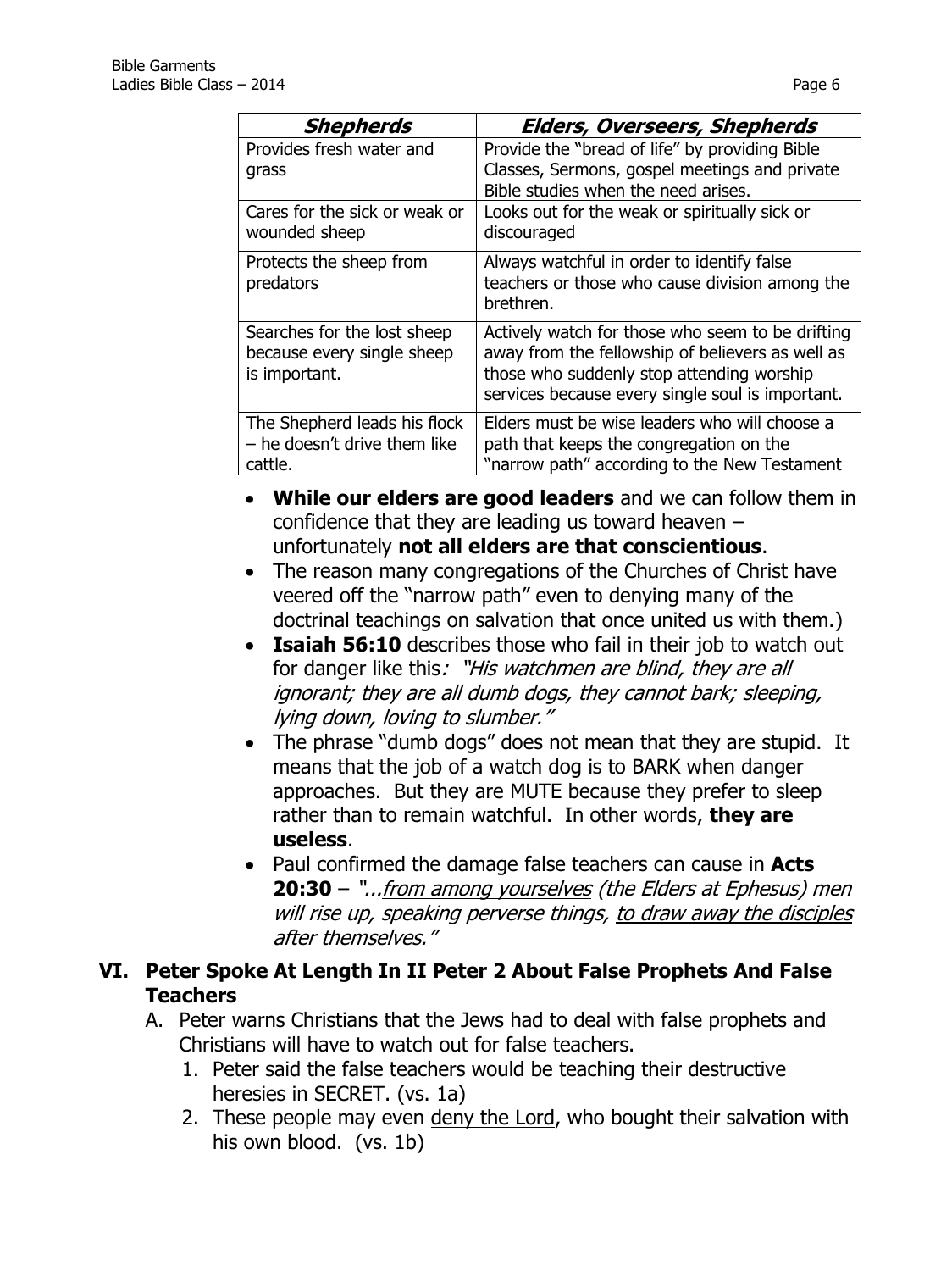- 3. NOTE: When you hear someone say today, "Baptism is NOT necessary for salvation" – they are denying the power of the symbolism of baptism which portrays the death, burial and resurrection of Jesus Christ as is found in Romans 6. How then do they access the blood of Jesus which is able to "wash away sins" if not through baptism???
- 4. Many will follow their destructive ways and they will cause the "way of truth" (the church) to be blasphemed.
- 5. They are covetous and will exploit many with deceptive words.
- 6. They reap destruction for themselves and for those who follow them in ignorance.
- B. Peter took great pains to ensure that everyone understood the grave danger their souls were in IF they follow false teachers:
	- 1. Vs. 4 God did not spare the angels who sinned, but cast them down to hell and delivered them into chains of darkness to be reserved for judgment.
	- 2. Vs 5 God did not spare the ancient world, but saved Noah, one of eight people, a preacher of righteousness, while bringing the flood on the world of the ungodly.
	- 3. Vs 6 God did not spare the cities of Sodom and Gomorrah but turned them into ashes, condemned to destruction to make them an example to those who afterward would live ungodly lives.
	- 4. Vs. 7 The only ones spared from Sodom was Lot, who was a righteous man oppressed by the filthy conduct of the wicked people surrounding him.
	- 5. Vs. 9 God still knows how to deliver the godly out of temptations while reserving the unjust under punishment for the day of judgment.
- C. Peter also warns Christians that the time will come when scoffers will come, living according to their own lusts and taunting Christians by saying:
	- 1. **II Peter 3:4** "Where is the promise of His coming? For since the fathers fell asleep, all things continue as they were from the beginning of creation."
	- 2. Vs. 5 Peter said they have willfully forgotten that this creation came into existence at the word of God.
	- 3. Vs. 6-7 They have forgotten that the whole world perished except Noah and his family and that the heavens and the earth are now preserved also by the word of God until the day of judgment when it will be destroyed by fire.
	- 4. Vs. 8 Peter explains that time means nothing to God. One day is as a thousand years and a thousand years is as a day with God.
	- 5. Vs. 9 The only reason God has delayed the second coming of Jesus is that He is "longsuffering toward us, not willing that any should perish, but that all should come to repentance."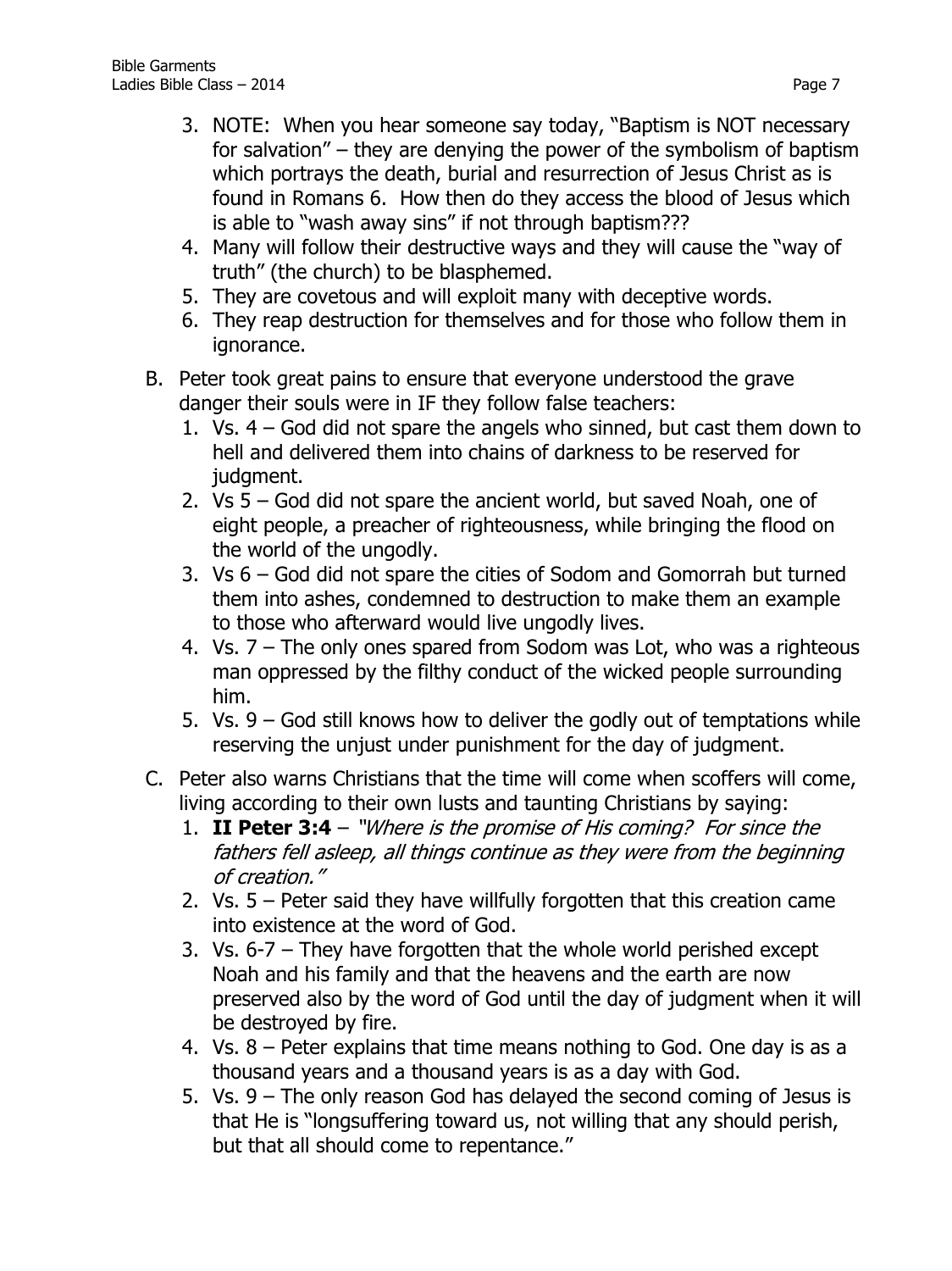- 6. Just as in the days of Noah, when God waited 125 years while Noah built the ark, God gave the wicked people on earth that much time to turn from their wicked ways and be saved – but they would not.
- 7. God is now showing the same patience toward the disobedient today in the hopes that as many as possible may come to a knowledge of the truth and receive salvation before the final day of judgment when all will be destroyed by fire.
- 8. **II Peter 3:17-18** " 17 You therefore, beloved, since you know this beforehand, beware lest you also fall from your own steadfastness, <u>being led away with the error of the wicked</u>; <sup>18</sup>but grow in the grace and knowledge of our Lord and Savior Jesus Christ."

### **VII. These Warnings About Guarding Against False Teachers Is Still Very Relevant To The Church Today.**

- A. We must remember that the very idea of a "wolf in sheep's clothing" is to allow one who means to do harm to enter the fold inconspicuously.
	- 1. Unfortunately we cannot tell a false teacher by his/her clothing. After all, they are trying to fit in so that trust can be built in order for false teaching to be slowly introduced over time.
	- 2. It is urgent that we become so familiar with these New Testament teachings that no perversion of the gospel message or the pattern for the church will slip in unnoticed in our midst.
- B. There is a term used in the church over the past fifteen years that should be heard as an "alarm bell" announcing imminent danger – that term is "change agent".
	- 1. Just as Peter predicted, "scoffers" or "change agents" are everywhere attempting to make our faith in the simple truth of God's word seem foolish.
		- Today we are described as "too strict", "too old fashioned", "unwilling to accept modern ideas" by those who seek permission to add to the instructions we have received in the New Testament.
		- **New is not always better** sometimes is it a cheap imitation of the original. This does not condemn everything new  $-$  it simply demands that all new methods MUST be in harmony with the teaching of the New Testament regarding issues of salvation, worship and fellowship.
		- We are called "intolerant" because we refuse to accept the confusing and incorrect teachings of many denominations.
		- Our worship service is described as "boring". Many are looking for a worship service to be more exciting and entertaining.
			- o Perhaps they have forgotten that the audience in worship is God and we are the performers.
			- $\circ$  Our worship is not designed to entertain mankind it is designed to glorify and praise God, our Heavenly Father.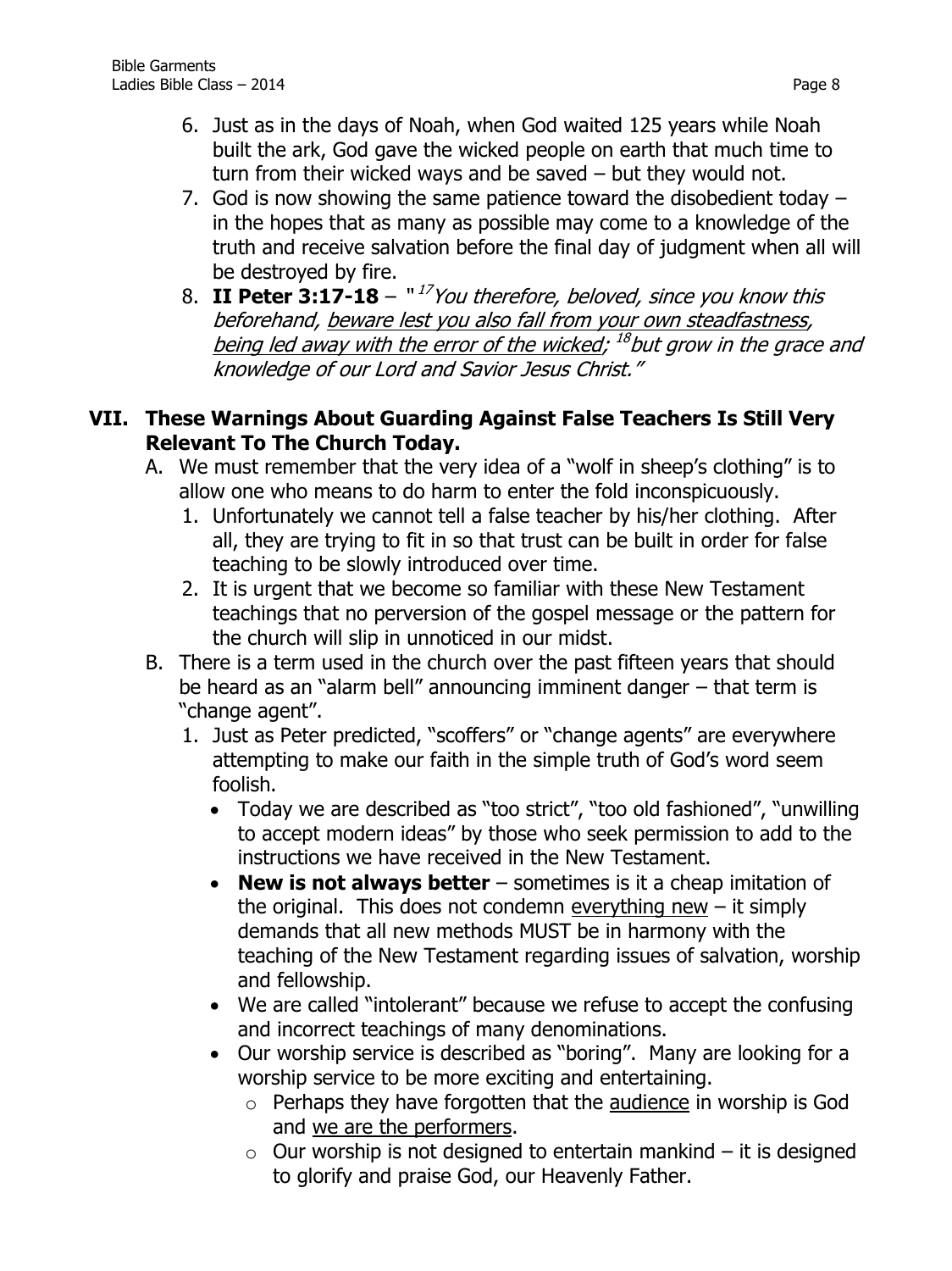- Worshiping is not a "spectator sport". We are not there to watch the worship – that is God's job. We are there to participate in worship.
- C. Paul scolded the Christians in Galatia because in such a short time they were already being led astray from the truth of the gospel by false teachers.
	- 1. **Galatians 1:6-9**  $\mathbf{B}^{\prime\prime}$  *I marvel that you are turning away so soon from* Him who called you in the grace of Christ, to a different gospel, <sup>7</sup> which is not another; but there are some who trouble you and want to pervert the gospel of Christ. <sup>8</sup> But even if we, or an angel from heaven, preach any other gospel to you than what we have preached to you, let him be accursed. <sup>9</sup> As we have said before, so now I say again, if anyone preaches any other gospel to you than what you have received, let him be accursed."
	- 2. I don't think that there is any scripture in the Bible that is as clear as this passage!
		- Paul was amazed that these Christians were so easily deceived.
		- Paul said that they turned to a "different gospel" which in reality is NOT a gospel in at all.
		- Paul affirms that we must not listen to ANYONE who comes to us with a gospel different from that which Paul had preached to them.
		- Not even an angel from heaven had the authority to make a single change to the gospel message.
		- Those who preach this perverted gospel were declared to be accursed.
		- This point was so very important that Paul repeated it immediately  $-$ ANYONE who preaches any other gospel than what Paul preached would be accursed.
		- Vs.  $11-12$  Paul confirmed that the gospel he preached was not devised by man, but it was given by revelation to him from Jesus Christ himself. That is what makes his gospel totally truth.
- D. **Revelation 20:10** describes the final ending of the false prophets: "The devil, who deceived them, was cast into the lake of fire and brimstone where the beast and the **false prophet** are. And they will be tormented day and night forever and ever."
	- 1. The origin of all false teaching is "the devil" according to Revelation 20:10.
	- 2. God created the place of eternal punishment for the Devil and his angels, he did not create it for mankind.
	- 3. However, when mankind chooses to follow the Devil rather than God, then their end will be the same as his.